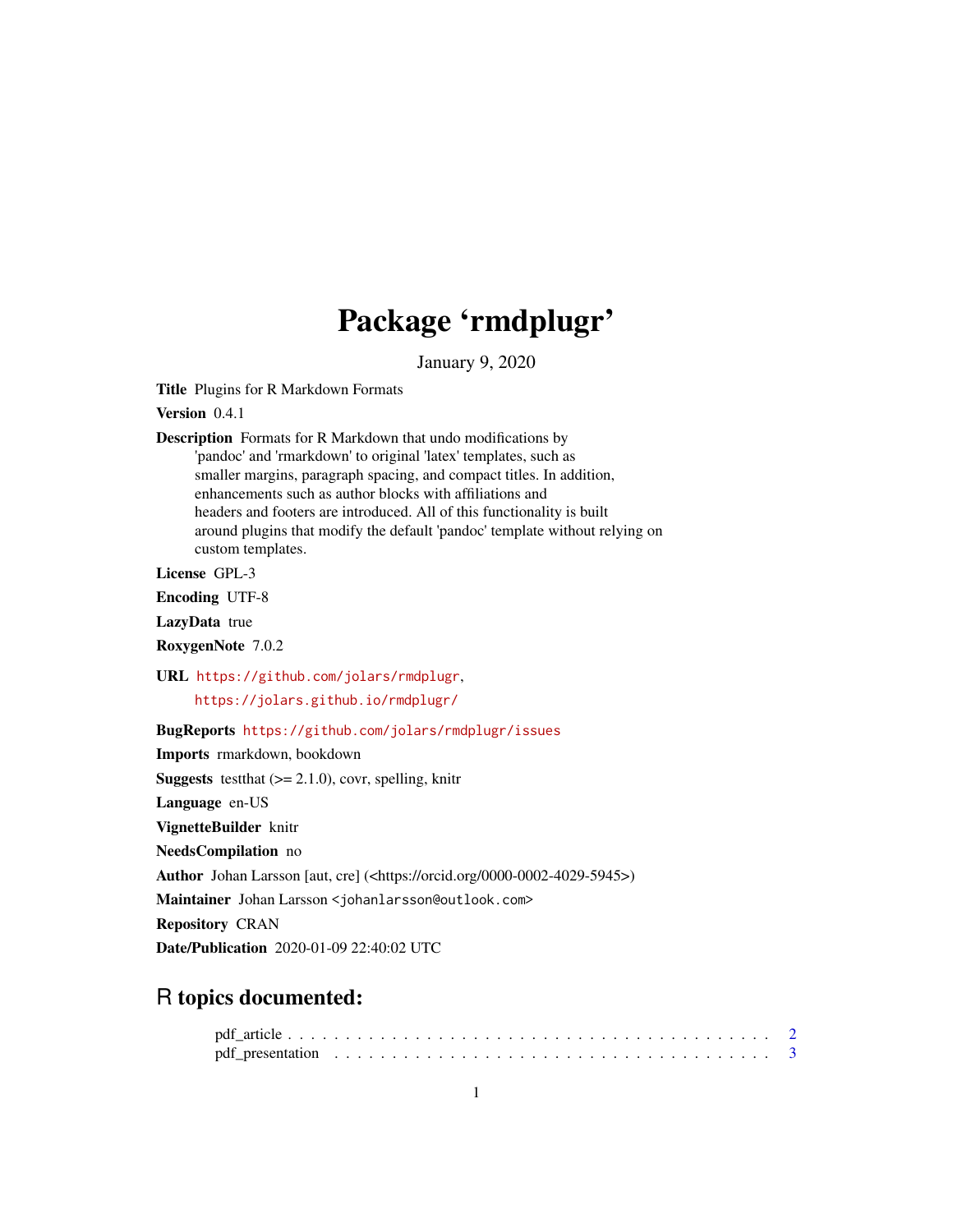#### <span id="page-1-0"></span>**Index** [5](#page-4-0). The second state of the second state of the second state of the second state of the second state of the second state of the second state of the second state of the second state of the second state of the second

pdf\_article *Rmarkdown template for an augmented version of the basic pandoc latex template*

#### Description

Rmarkdown template for an augmented version of the basic pandoc latex template

#### Usage

```
pdf_article(
  ...,
 number_sections = TRUE,
 md_extensions = c("-autolink_bare_uris"),
  indent = TRUE,marginals = TRUE,
 author_block = TRUE,
  noindentafter = TRUE,
  subfigs = TRUE,template = NULL,
 cs1 = NULL,colorlinks = TRUE
\mathcal{L}
```
#### Arguments

| .               | arguments passed down to [bookdown::pdf_document2()]                                                                                                                                          |
|-----------------|-----------------------------------------------------------------------------------------------------------------------------------------------------------------------------------------------|
| number_sections |                                                                                                                                                                                               |
|                 | whether sections should be numbered                                                                                                                                                           |
| md_extensions   | which markdown extensions to add                                                                                                                                                              |
| indent          | whether to use paragraph indentation or not. In the latter case paragraphs are<br>separated by vertical space as in the default rmarkdown template.                                           |
| marginals       | whether to augment latex template with marginals (header and footer) code                                                                                                                     |
| author_block    | whether to augment latex template with author blocks. The latex package auth-<br>blk is required.                                                                                             |
| noindentafter   | whether to augment latex template with the noindentafter latex package to sup-<br>press indentation after certain environments. Always set to 'FALSE' is 'indent<br>$=$ FALSE $\dot{\cdot}$ . |
| subfigs         | whether to use the subfig package for subfig support                                                                                                                                          |
| template        | template for latex output. If 'NULL', the default latex template will be used<br>(obtained from calling 'pandoc -D latex').                                                                   |
| csl             | bibliography style in the '.csl' format                                                                                                                                                       |
| colorlinks      | should cross-references and links be colored?                                                                                                                                                 |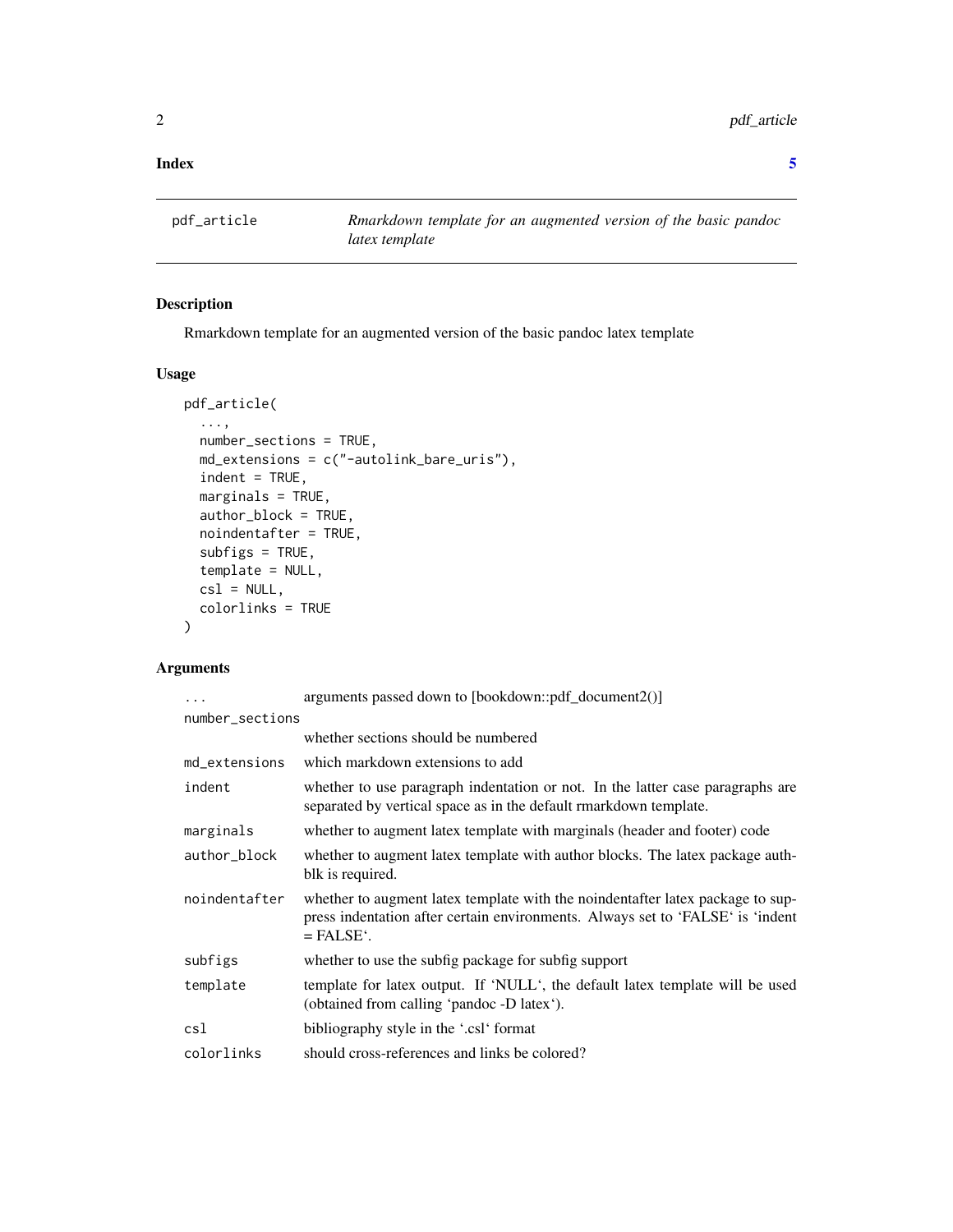#### <span id="page-2-0"></span>pdf\_presentation 3

#### Value

R Markdown output format to pass to [rmarkdown::render()]

#### Examples

```
library(rmarkdown)
library(bookdown)
tmp <- file.path(tempdir(), "my-article.Rmd")
rmarkdown::draft(tmp,
                 template = "pdf_article",
                 package = "rmdplugr",
                 edit = FALSE)
unlink(tmp)
```
pdf\_presentation *PDF presentation template*

#### Description

PDF presentation template

#### Usage

```
pdf_presentation(
  ...,
  template = NULL,
  frame_numbering = TRUE,
 beamer_customization = TRUE,
 more_fontthemes = TRUE,
  subfigs = TRUE
)
```
#### Arguments

| $\cdots$             | arguments passed on to [rmarkdown::beamer_presentation()]                                                                                                                                                          |
|----------------------|--------------------------------------------------------------------------------------------------------------------------------------------------------------------------------------------------------------------|
| template             | what template to use. If 'NULL', the default latex template will be used.                                                                                                                                          |
| frame_numbering      |                                                                                                                                                                                                                    |
|                      | whether to add frame numbers to latex template                                                                                                                                                                     |
| beamer_customization |                                                                                                                                                                                                                    |
|                      | whether to add a block that allows use of '\setbeamertemplate{} $\iint$ ', '\setbeamer-<br>font{}[] through metadata blocks with analogous names and with items 'item'<br>and 'value' for setting various options. |
| more_fontthemes      |                                                                                                                                                                                                                    |
|                      | whether to add a block that allows multiple font themes                                                                                                                                                            |
| subfigs              | whether to use the subfig package for subfig support                                                                                                                                                               |
|                      |                                                                                                                                                                                                                    |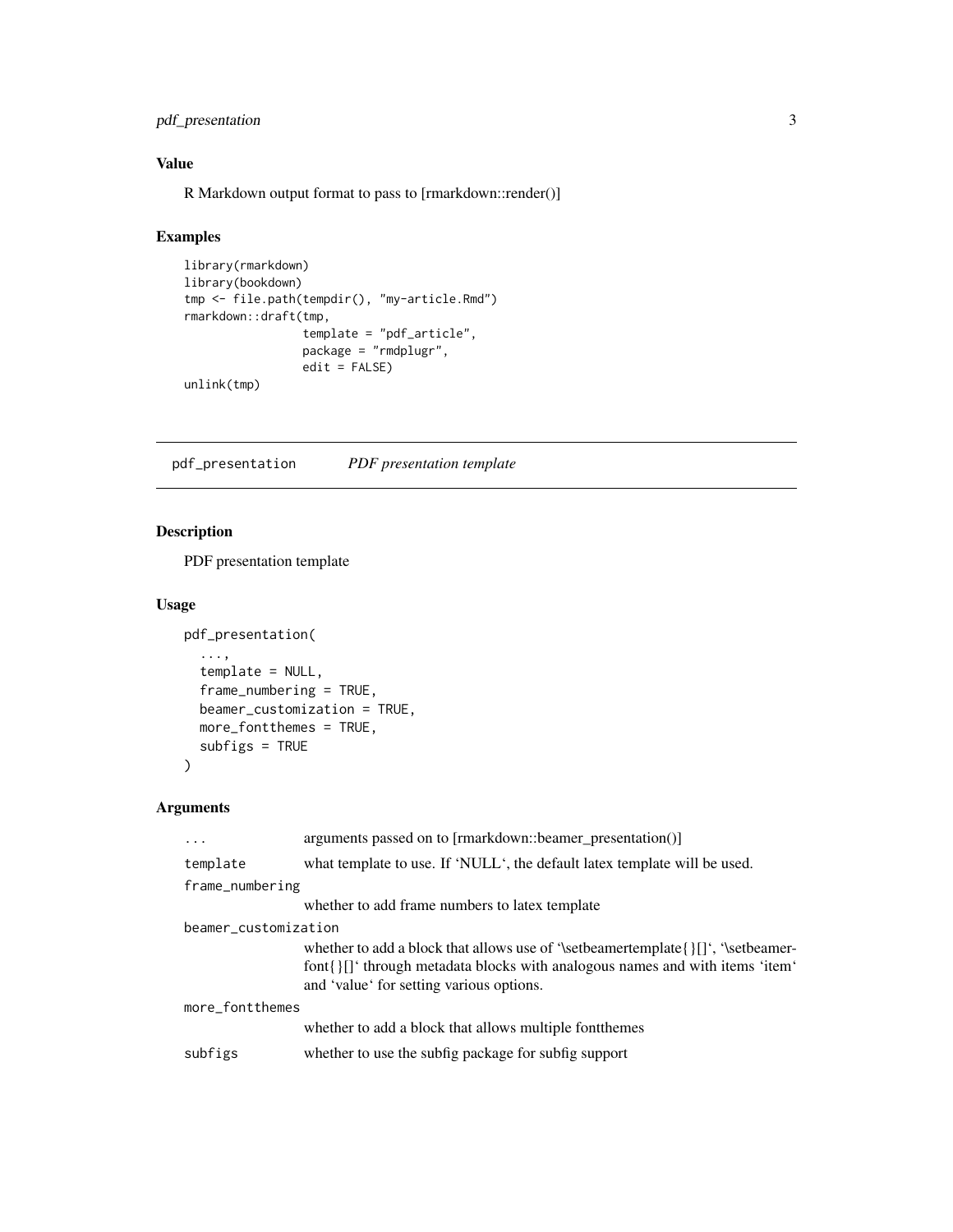#### Value

R Markdown output format to pass to [rmarkdown::render()]